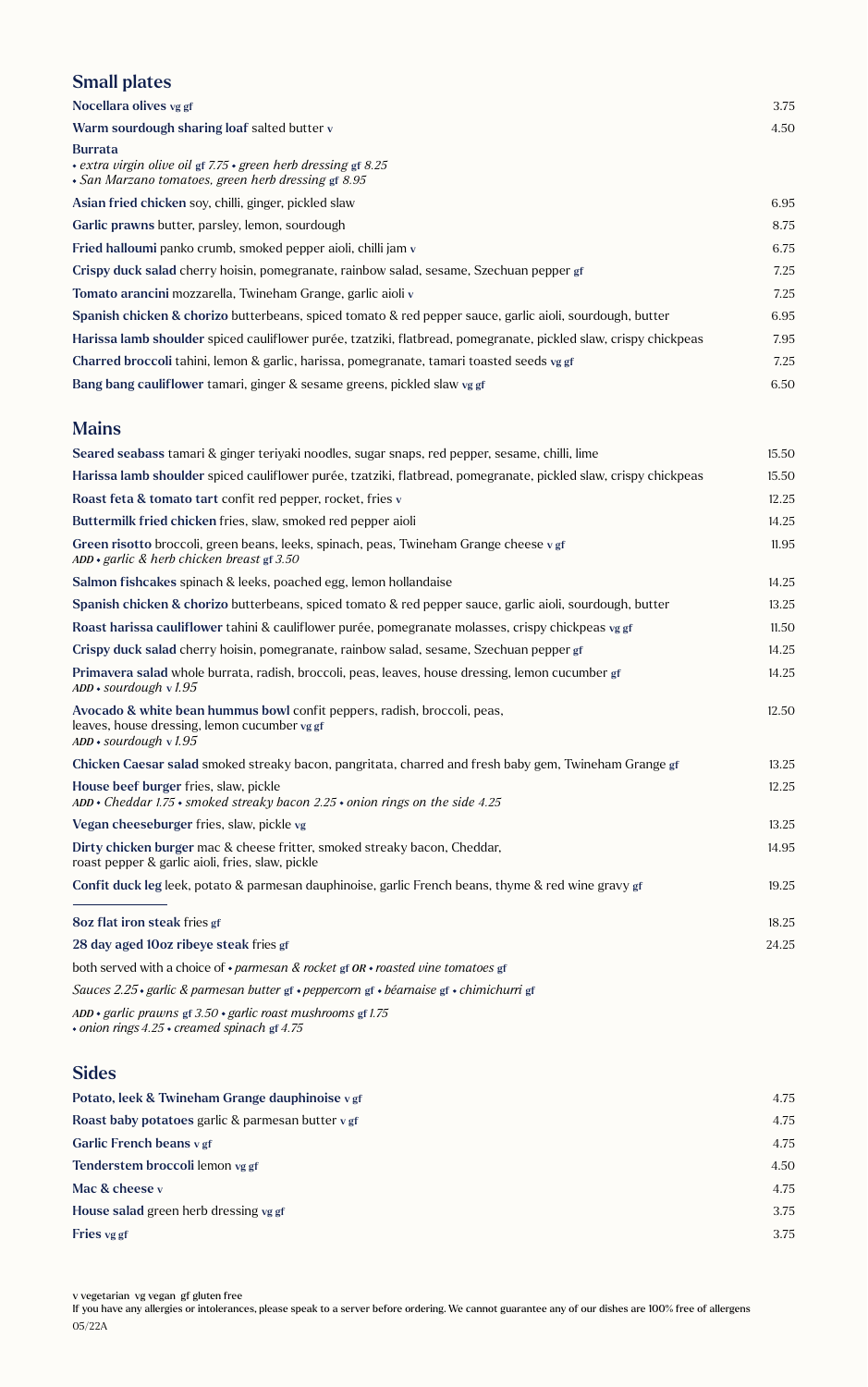## Gluten Free

#### Small plates

| GF Nocellara olives vg                                                                                                                                 | 3.75  |
|--------------------------------------------------------------------------------------------------------------------------------------------------------|-------|
| <b>GF Burrata</b><br>+ extra virgin olive oil 7.75 + green herb dressing 8.25<br>• San Marzano tomatoes, green herb dressing 8.95                      |       |
| GF Garlic prawns butter, parsley, lemon, gf bread                                                                                                      | 8.75  |
| GF Crispy duck salad cherry hoisin, pomegranate, rainbow salad, sesame, Szechuan pepper                                                                | 7.25  |
| GF Spanish chicken & chorizo butterbeans, spiced tomato & red pepper sauce, garlic aioli, gf bread, butter                                             | 6.95  |
| GF Harissa lamb shoulder spiced cauliflower purée, tzatziki, pomegranate,<br>pickled slaw, crispy chickpeas, gf bread                                  | 7.95  |
| GF Charred broccoli tahini, lemon & garlic, harissa, pomegranate, tamari toasted seeds vg                                                              | 7.25  |
| GF Bang bang cauliflower tamari, ginger & sesame greens, pickled slaw vg                                                                               | 6.50  |
| <b>Mains</b>                                                                                                                                           |       |
| GF Harissa lamb shoulder spiced cauliflower purée, tzatziki, pomegranate,<br>pickled slaw, crispy chickpeas, gf bread                                  | 15.50 |
| GF Green risotto broccoli, green beans, leeks, spinach, peas, Twineham Grange $\nu$<br>$ADD \cdot$ garlic & herb chicken breast gf 3.50                | 11.95 |
| GF Vegan spring risotto broccoli, green beans, leeks, spinach, peas vg                                                                                 | 11.95 |
| GF Spanish chicken & chorizo butterbeans, spiced tomato & red pepper sauce, garlic aioli, gf bread, butter                                             | 13.25 |
| GF Roast harissa cauliflower tahini & cauliflower purée, pomegranate molasses, crispy chickpeas vg                                                     | 11.50 |
| GF Crispy duck salad cherry hoisin, pomegranate, rainbow salad, sesame, Szechuan pepper                                                                | 14.25 |
| GF Primavera salad whole burrata, radish, broccoli, peas, leaves, house dressing, lemon cucumber<br>$ADD \cdot GF$ bread v1.95                         | 14.25 |
| GF Avocado & white bean hummus bowl confit peppers, radish, broccoli, peas,<br>leaves, house dressing, lemon cucumber vg<br>$ADD \cdot GF$ bread v1.95 | 12.50 |
| GF Chicken Caesar salad streaky bacon, pangritata, charred and fresh baby gem, Twineham Grange                                                         | 13.25 |
| GF House beef burger fries, slaw, pickle<br>$ADD * Cheddar$ gf 1.75 $*$ smoked streaky bacon gf 2.25                                                   | 12.25 |
| GF Confit duck leg leek, potato & parmesan dauphinoise, garlic French beans, thyme & red wine gravy                                                    | 19.25 |
| GF 8oz flat iron steak fries                                                                                                                           | 18.25 |
| GF 28 day aged 10oz ribeye steak fries                                                                                                                 | 24.25 |
| both served with a choice of $\cdot$ parmesan & rocket gf OR $\cdot$ roasted vine tomatoes gf                                                          |       |
| Sauces 2.25 · garlic & parmesan butter gf · peppercorn gf · béarnaise gf · chimichurri gf                                                              |       |
| ADD • garlic prawns gf 3.50 • garlic roast mushrooms gf 1.75 • creamed spinach gf 4.75                                                                 |       |
| <b>Sides</b>                                                                                                                                           |       |

### GF Potato, leek & Twineham Grange dauphinoise v 4.75 GF Roast baby potatoes garlic & parmesan butter v 4.75 GF Garlic French beans v 4.75 GF Tenderstem broccoli lemon vg 4.50 GF House salad green herb dressing vg 3.75 GF Fries vg  $3.75$

v vegetarian vg vegan gf gluten free

If you have any allergies or intolerances, please speak to a server before ordering. We cannot guarantee any of our dishes are 100% free of allergens 05/22A